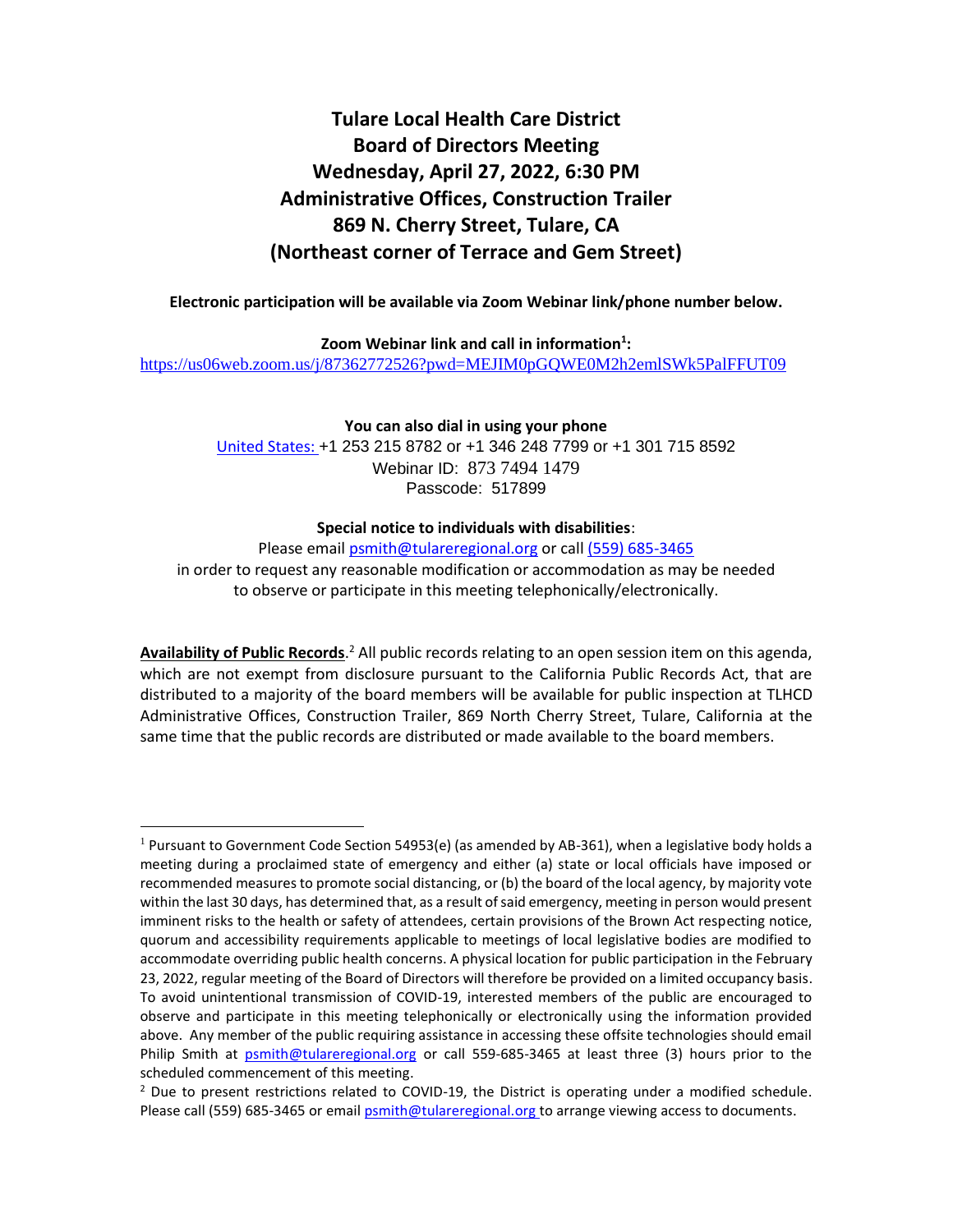## **MINUTES**

# **Tulare Local Health Care District Board Members:**

| Kevin Northcraft      | President             | District 4 |
|-----------------------|-----------------------|------------|
| Mike Jamaica          | <b>Vice President</b> | District 2 |
| Xavier J. Avila       | Secretary             | District 5 |
| Margaret Fidler       | Treasurer             | District 3 |
| <b>Brandon Taylor</b> | Director              | District 1 |

## **1. Call to Order**

President Northcraft called the meeting to order at 6:37 PM.

**2. Recognition of Evo Management LLC Members& Management for their many years of service to the community in maintaining Evolutions Fitness & Wellness Center** Among consensus**,** the Board agreed to move number five on the agenda up to number two to accommodate honorees.

Northcraft: shared a brief summary of the Hospital and Evolutions history was shared with attendees, recognizing the three entities that helped reopen Evolutions and the Hospital. Fidler: noted the impact the three entities made on the community. President Northcraft commented we have eight of the honorees in attendance this evening. Jayne Presnell thanked everyone for their dedication to keeping Evolutions going. Mr. Northcraft then presented the following individuals and entities with their certificate of appreciation for their dedication: Kevin Mooney, Ken Nunez, Marmie Fidler, Mike Lane, Paul Atlas, Tulare Hospital Foundation, Tulare Industrial Site Development Foundation, and Tulare Local Development Company. Trish Hitlin and Joseph Soares were additional honorees not in attendance.

## **3. Public Comment**

Kevin Mooney- commented regarding the number eighth on the agenda, roman numeral ii, iii, iv; please remember to invite or include the High School Foundation when planning or executing.

Alex Gutierrez- advised the case is still in the courts to bring justice to the Tulare Health Care District. He shared the recording will be available on ourtularehealthcare.com.

## **4. Board Announcements**

Mike Jamaica expressed his gratitude toward the honorees for their dedication to the Hospital, Evolutions, and the community.

# **5. Tulare Hospital Foundation Update**

By consensus, the committee agreed to move item eleven on the agenda up to number five to accommodate the Foundation. Executive Director Smith announced that they are bringing back the Summer Jubilee on May 21 $st$  at 6:30 PM at County M Ranch; the theme will be Casablanca. On May 12<sup>th,</sup> the Foundation will be hosting the Tulare Chamber after-hours mixer, held behind the Foundation. We are looking for trustees, and the tower is the focus**.** The community has positive feedback regarding partnering with Adventist and the compassionate health care the community receives from the hospital. Ms. Smith shared that Nurses' week is May 9<sup>th</sup>- 13<sup>th</sup>, and then May 8-14<sup>th</sup> is Hospital week. There have been two new physicians added to the Foundation board.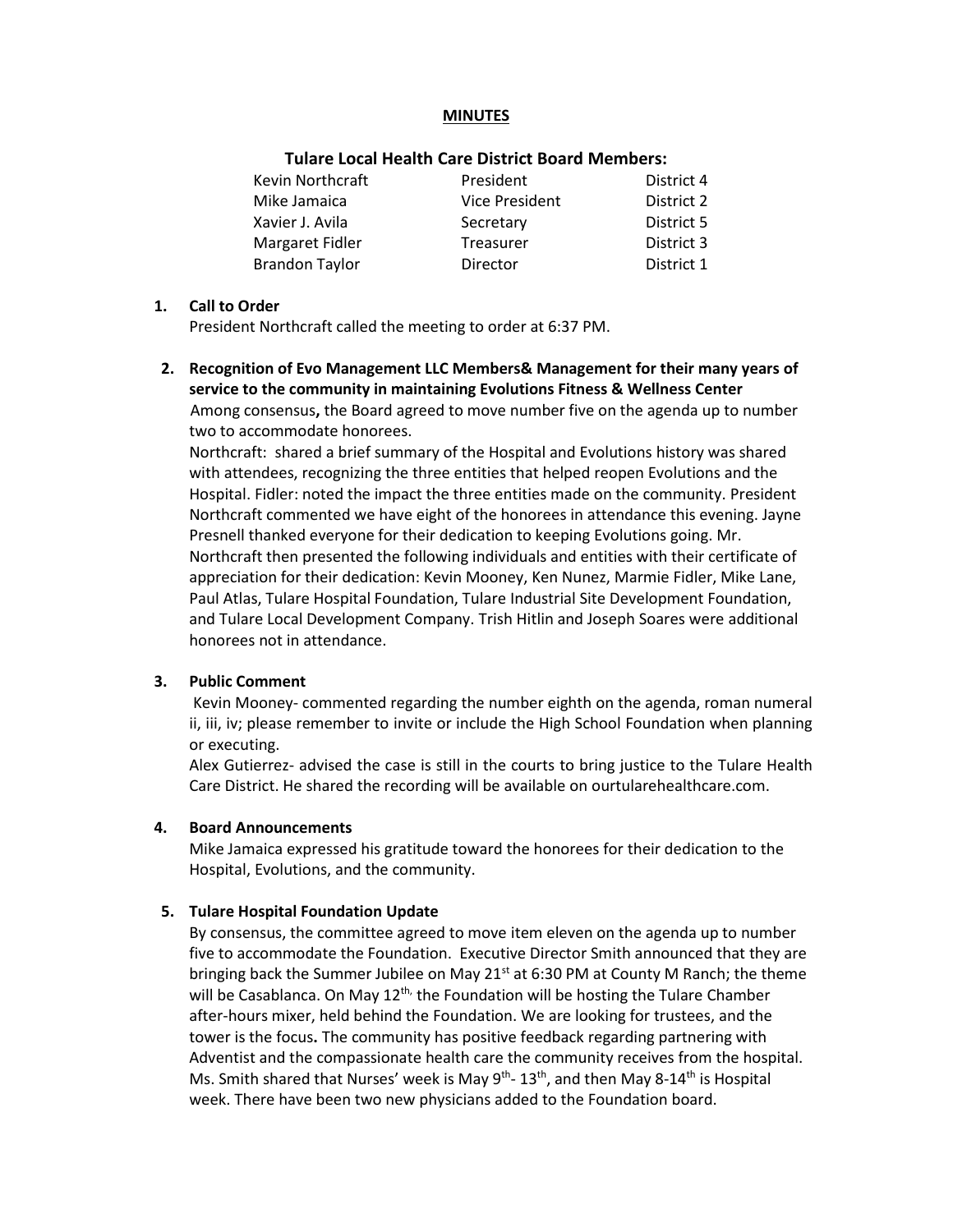# **6. Consent Agenda**

The meeting minutes from 3/23/22 were tabled until the following meeting. Motion was made by Marmie Fidler and seconded by Xavier Avila to approve the discussion and action related to the continuation of remote attendance by Zoom. Motion approved 5-0.

**7. Discussion and Possible Action Related to Retaining Brokerage Representation Services for the Sale of Certain District Properties**

CEO Smith announced the following two presentations are broker options on properties owned by the district and the possibility of lease or sale opportunities**.**

- a. Zeeb and Smith shared a presentation with the committee.
- b. The Shawn group presented a slide show to the Board.

By concurrence, this item is being tabled at this time.

**8. Discussion and Possible Action Related to Future Development of District Real Estate Located at Gem & Merritt** A presentation was shared by presenters Bill Cummings and Jeff Milgrim. Legacy Realty and Development Company noting data snapshots, development options, and potential funding options. No further action was taken at this time.

# **9. Discussion Related to District Strategy Session Special Meeting**

President Northcraft shared the long-term Board goals with the group, which were also listed on the agenda as follows:

- a. Long-term goals  $(5 10 \text{ years})$ . Discussion items are broken down by level of importance as quantified by Board Members:
	- i. Tower Completion: Including Bond acceptance level, website, and tower tour support – 15 votes assigned.
	- ii. Physician Recruiting and Retention (expand to all Healthcare Employees): Including plans to incentivize High School, Junior High, and Elementary School Students – 12
	- iii. Plans for Evolutions Transition: Including cooking classes, increased access, alternative uses for conference room – 12
	- iv. Cherry and Gem Development: income-producing properties 5
	- v. Future of District: Including mental health, students, bereavement, Veteran, diabetes services, review of sale of hospital, rural access, transportation, and translation services – 9
	- vi. Heart Healthy Lifestyle: Utilizing Evolutions 7
	- vii. Mental Health Coordinate with County to expand availability in Tulare County– 7

 After discussion among the group, it was decided to review the goals quarterly and move Cherry and Gem Development to number iv. A motion was made by Marmie Fidler, seconded by Brandon Taylor, to approve the review of the District goals each quarter. Motion approved 5-0.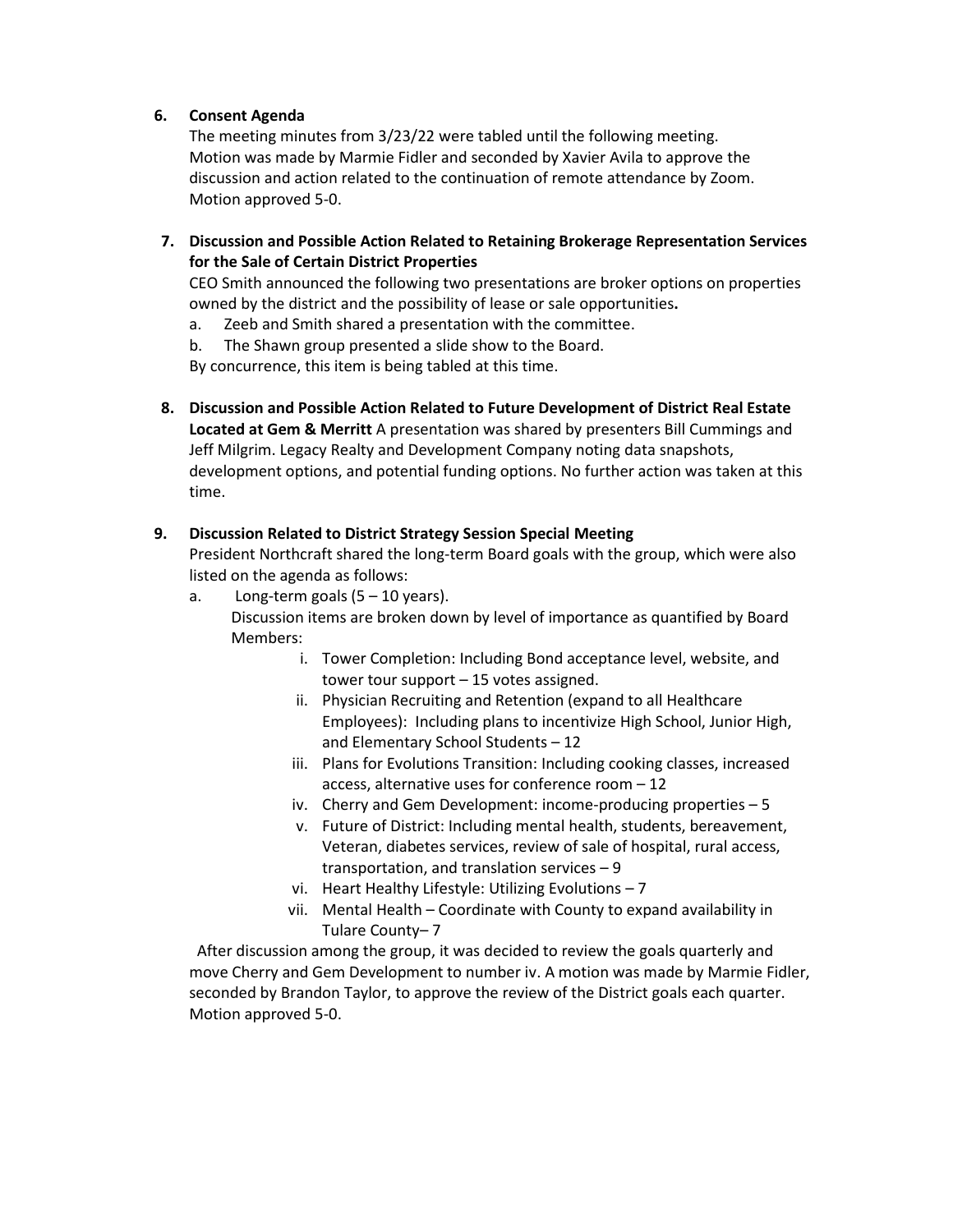# **10. Hospital Tower Construction Committee**

Update on Tower Projects: Roy Magdaleno discussed several projects, including the parking lot and awning installation, firewall in the basement, overflow drainage approval from HCAI; and generator servicing.

## **11. Evolutions Fitness & Wellness Center**

Gym Status Update: Xavier Avila shared he and Brandon Taylor met with some of the gym staff members. The topic was increasing gym memberships and expansion of local services.

# **12. Adventist Health Tulare Update**

No information available.

# **13. Chief Executive Officer Report**

- a. Property Management Update
	- i. Property Repairs: 874/922 Demo, pending asbestos survey.
	- ii. Discussion and possible action related to the adoption of Resolution 908- Umpqua Bank. A motion was made by Marmie Fidler, seconded by Mike Jamacia, to approve Resolution 908. Motion approved 5-0.
	- iii. Discussion and possible action related to the adoption of Resolution 909. The group engaged in a discussion regarding Resolution 909 and paying off the debt altogether. A Motion was made by Xavier Avila, seconded by Marmie Fidler to approve paying off the loan to Greater Tulare Chamber. Motion approved 5-0. There will be no need for Resolution 909 due to the approved payoff.
	- iv. Initial review and discussion of District Investment Policy

# **14. Financial Report – Discussion and Action to Approve:**

CEO Smith shared the TLHCD Internal Financial Statements for February 2022 with the group. Mike Jamaica made a motion, seconded by Brandon Taylor, to approve the financials as presented. Motion approved 5-0.

## **15. Suspend Open Session – Recess to Closed Session at 9:13 PM.**

## **16. Closed Session**

- a. Potential Litigation (*pursuant to Ca. Govt. Code § 54956.9*)
- a. Conference with Interim Legal Counsel Existing litigation (*pursuant to Ca. Govt. Code § 54956.9*):
	- i. *In re Tulare Local Healthcare District dba Tulare Regional Medical Center* United States Bankruptcy Court Eastern District of California Case No. 17-13797
	- ii. *Tulare Local Health Care District v. Bruce R. Greene, et al.*, Superior Court for the State of California for Tulare County Case No. 278333
- b. Instructions to designated representative related to real property at 1425 E. Prosperity Avenue, commonly known as Evolutions (pursuant to Ca. Govt. Code § 54956.8)
- c. Instructions to designated representative related to leases of real property located in Evolutions Plaza at 1425 E. Prosperity Avenue (pursuant to Ca. Govt. Code § 54956.8)
- d. End closed session